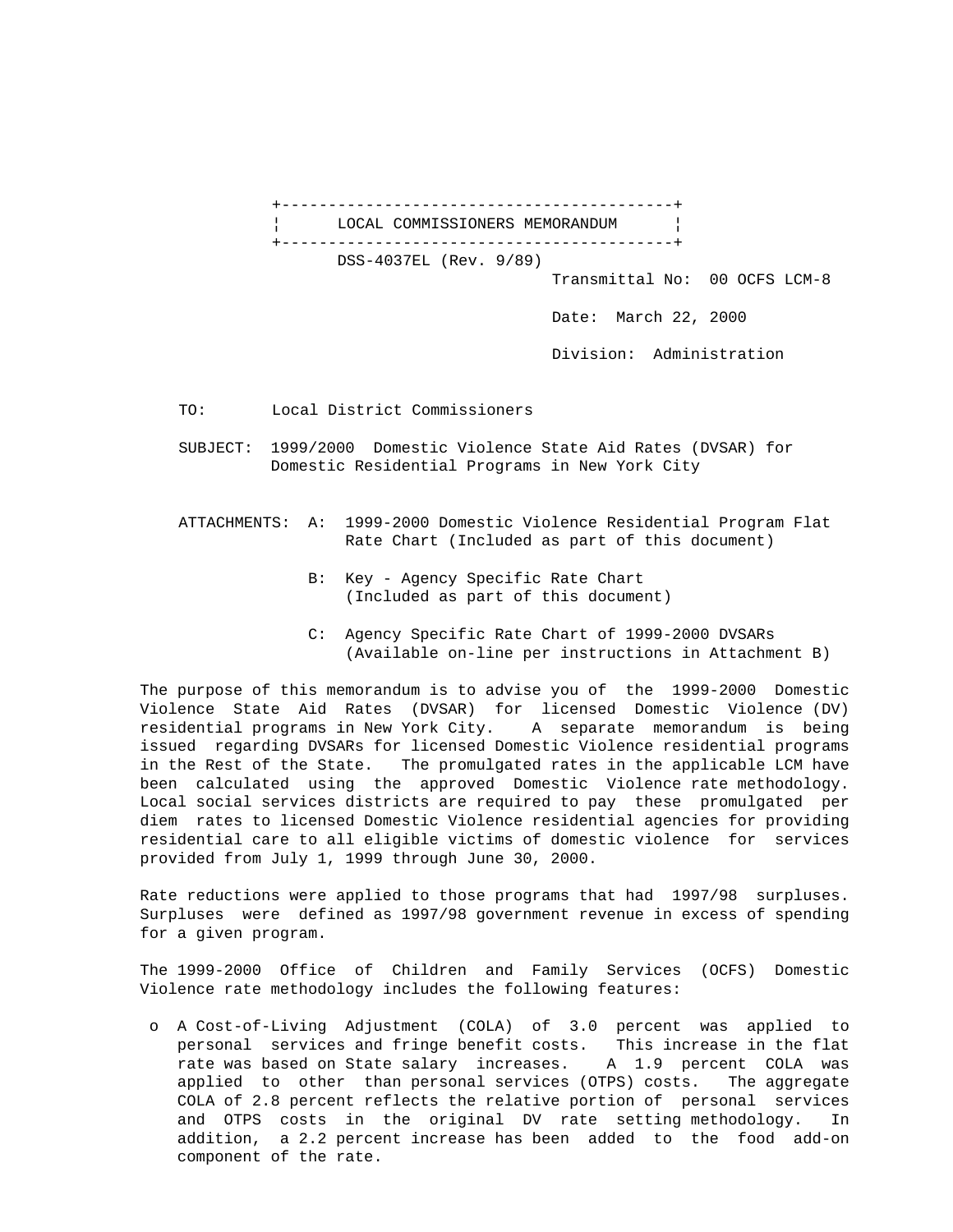Trans. No. 00 OCFS LCM-8 Page No. 2

 o The flat rates are based upon the regulatory requirements contained in 18 NYCRR 408 and are intended to promote the fiscal stability of Domestic Violence residential programs.

\_\_\_\_\_\_\_\_\_\_\_\_\_\_\_\_\_\_\_\_\_\_\_\_\_\_\_\_\_\_\_\_\_\_\_\_\_\_\_\_\_\_\_\_\_\_\_\_\_\_\_\_\_\_\_\_\_\_\_\_\_\_\_\_\_\_\_\_\_\_\_\_\_\_\_\_

- o Different rate levels have been established for Domestic Violence programs located in New York City and the Rest of State.
- o Flat rates are also based on program type/size: Domestic Violence Programs/Shelters with bed capacity of 20 or less; Domestic Violence Programs/Shelters with bed capacity of 21 or more; Domestic Violence Safe Dwellings; and Domestic Violence Safe Homes.
- o No rate adjustment increase will be allowed for any program which wishes to exceed the flat rate designated for a particular type of residential program in a specific geographical area. DV rate consultations will only be allowed if the promulgated state aid rate is not at the maximum flat rate level or the food add-on was inadvertently omitted.
- o New or expanding Domestic Violence residential programs will be allowed funding for start-up expenses if the resident county approves those expenditures. A start-up rate will be calculated and added to the program's DVSAR.
- o The per diem rates established by local districts prior to the establishment of the current State Domestic Violence rate methodology continue to be grandfathered-in where those rates were higher than the applicable DV flat rate. Affected programs will continue to receive either the grandfathered-in rate or the flat rate, whichever is higher, as the basis for determination of the 1999/2000 DVSAR, unless program surpluses occurred in the base year.
- o The food add-on rate is to be negotiated between the residential program and the local social services district where the program is located. The DVSAR will be revised to include the food add-on when OCFS has been formally notified in writing. Thereafter, the food add-on will be included until otherwise notified. Notification to OCFS can be made by either the program (with documentation from the local district) or directly by the local district.
- o OCFS will continue the DVSAR rate policy of reducing future year per diem rates by the amount equal to the program's government revenue surplus calculated as a per diem amount in the base year.

 Copies of this information should be shared with Economic Security and Services Staff and Accounting Supervisors. If you have any questions, please contact Ms. Kathleen Murphy, at (518) 474-9732, (OA USER ID 89D148).

 $\overline{\phantom{a}}$  , and the state of the state of the state of the state of the state of the state of the state of the state of the state of the state of the state of the state of the state of the state of the state of the stat

 Melvin I. Rosenblat Deputy Commissioner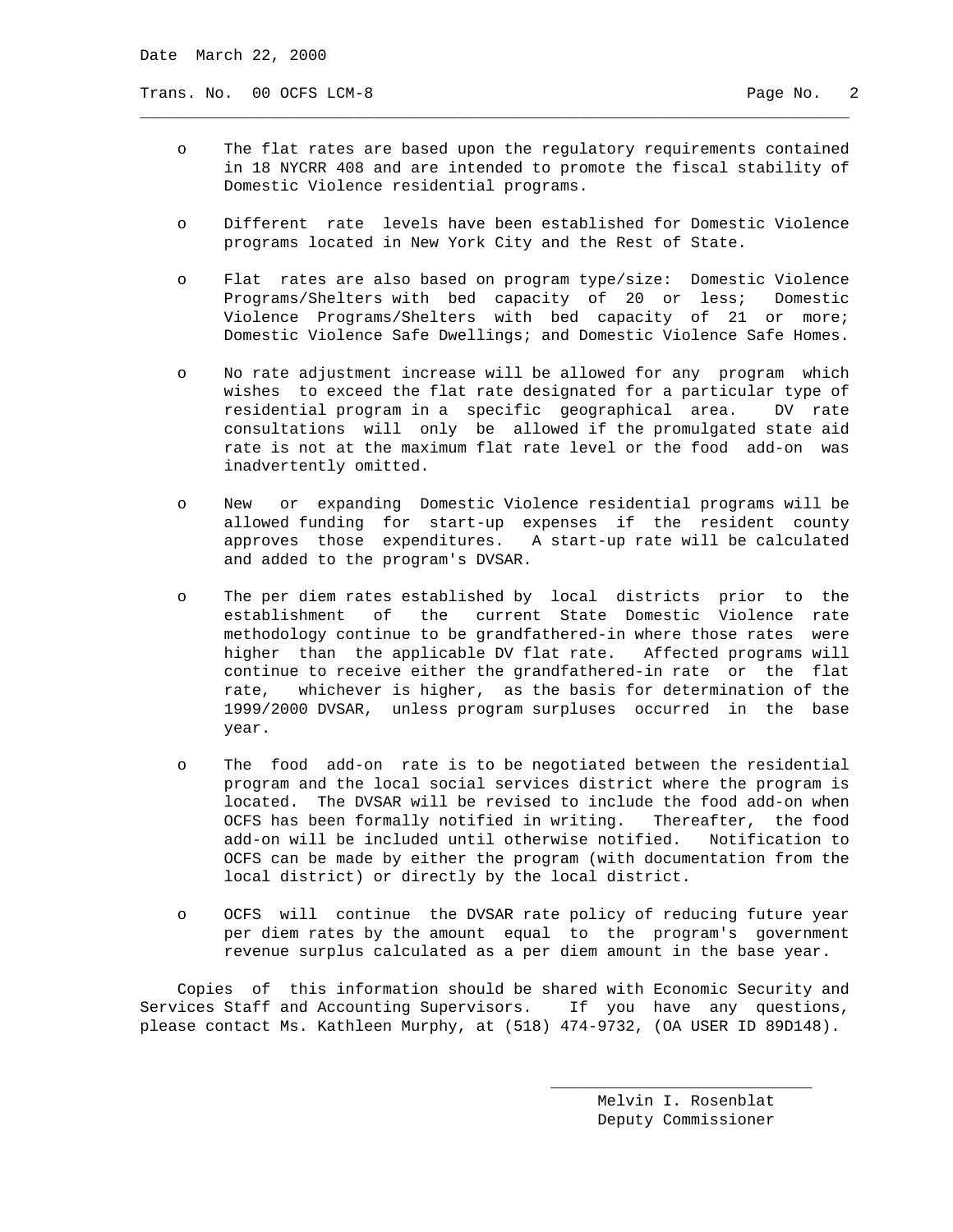## NEW YORK CITY DOMESTIC VIOLENCE RESIDENTIAL 1999/2000 FLAT PER DIEM RATES

## NEW YORK CITY-BASED DOMESTIC VIOLENCE RESIDENTIAL PROGRAMS

## EFFECTIVE JULY 1, 1999 THROUGH JUNE 30, 2000

|                      | 20 Beds or Less | 21 Beds or More | Food Add-on |
|----------------------|-----------------|-----------------|-------------|
| DV PROGRAMS/SHELTERS | \$87.32         | \$70.79         | \$4.33      |
| DV SAFE DWELLINGS    | 66.49           | N/A             | 5.97        |
| DV SAFE HOMES        | 38.45           | N/A             | 5.86        |